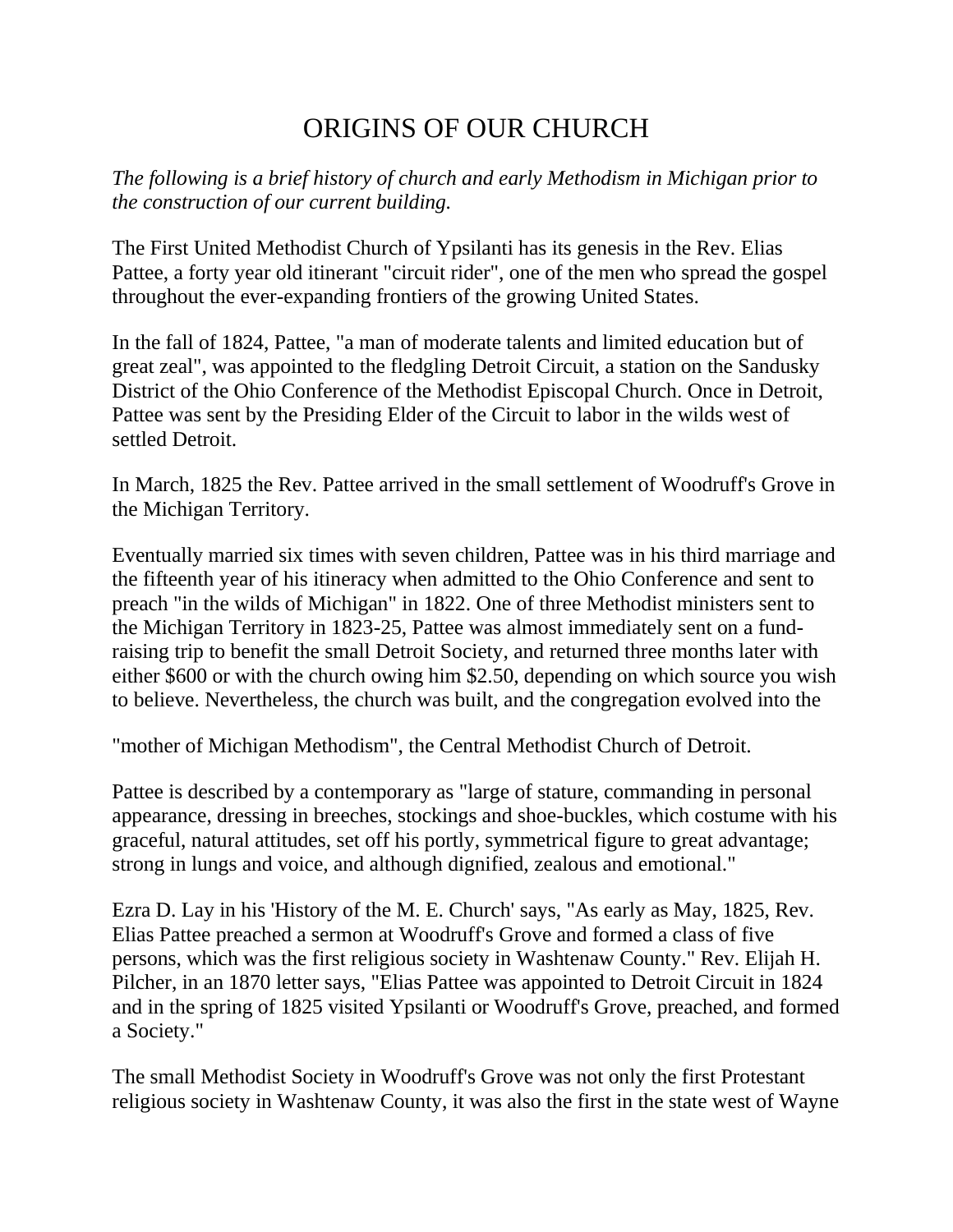County. It is believed by the author to be the sixth established Methodist preaching station in the state, following Detroit, Monroe, the River Rouge, Pontiac and Mt. Clemens.

The following description is given by Rev. Dr. Pilcher at the semicentennial celebration of the church, May 26, 1875:

"In the autumn of 1824, Rev. Elias Pattee, then a member of the Ohio Conference of the Methodist Episcopal Church, was appointed in charge of the Detroit Circuit with Isaac C. Hunter. This was the only circuit in the territory of Michigan at the time. It embraced all the settlements then in the territory. But these indefatigable men were not content with the plan of the circuit as they received it – they were on the lookout for new places, and as fast as they could learn of any new settlement having been begun, they visited it. In pursuance of this policy as soon as the settlers here had erected their shanties, Elias Pattee extended his circuit - came to them and preached the word of life, the blessed gospel of peace. This was in the month of May, 1825. During the summer he organized a society, or church, which has always existed since. Fifty years ago this month, Methodist preaching was established at Ypsilanti, which was the first religious services established in Washtenaw County. It was my good fortune to be somewhat acquainted with some of these first members, as the Phillipses, Phineas Silsby and some others. We were also well acquainted with Elias Pattee, and have the story of his first visit to Woodruff's Grove, or Ypsilanti, from his own lips. None of these original members now reside here, if any of them are living."

After his visit to the little Society at Woodruff's Grove in 1825, Pattee later served the St. Clair circuit (located along the river between Algonac and Port Huron) in 1828-33, and the Huron Mission at Flat Rock in 1833-34.

Elias Pattee located in 1838, so that he was not a member of the Michigan (later Detroit) Conference at the time of his death. Brother Pattee moved to Iowa in 1853, with his sixth wife and two of his surviving children. He is credited with preaching for the first time at Clear Lake, IA in 1857. He died in Iowa November 5, 1860, at age 76, survived by his wife and four children.

In 1825, the Territorial Legislature commissioned the survey of a good route through southern Michigan from Detroit to Chicago. The surveyor found his task made easy by the existence of the old Indian trail from Detroit to the Huron Valley. On June 1, 1825, the surveying party reached the Huron Valley, having crossed the Huron River about 3/4 miles north of tiny Woodruff's Grove. This ended any dreams of the Grove becoming a future metropolis, because the distance between highway and village was too great.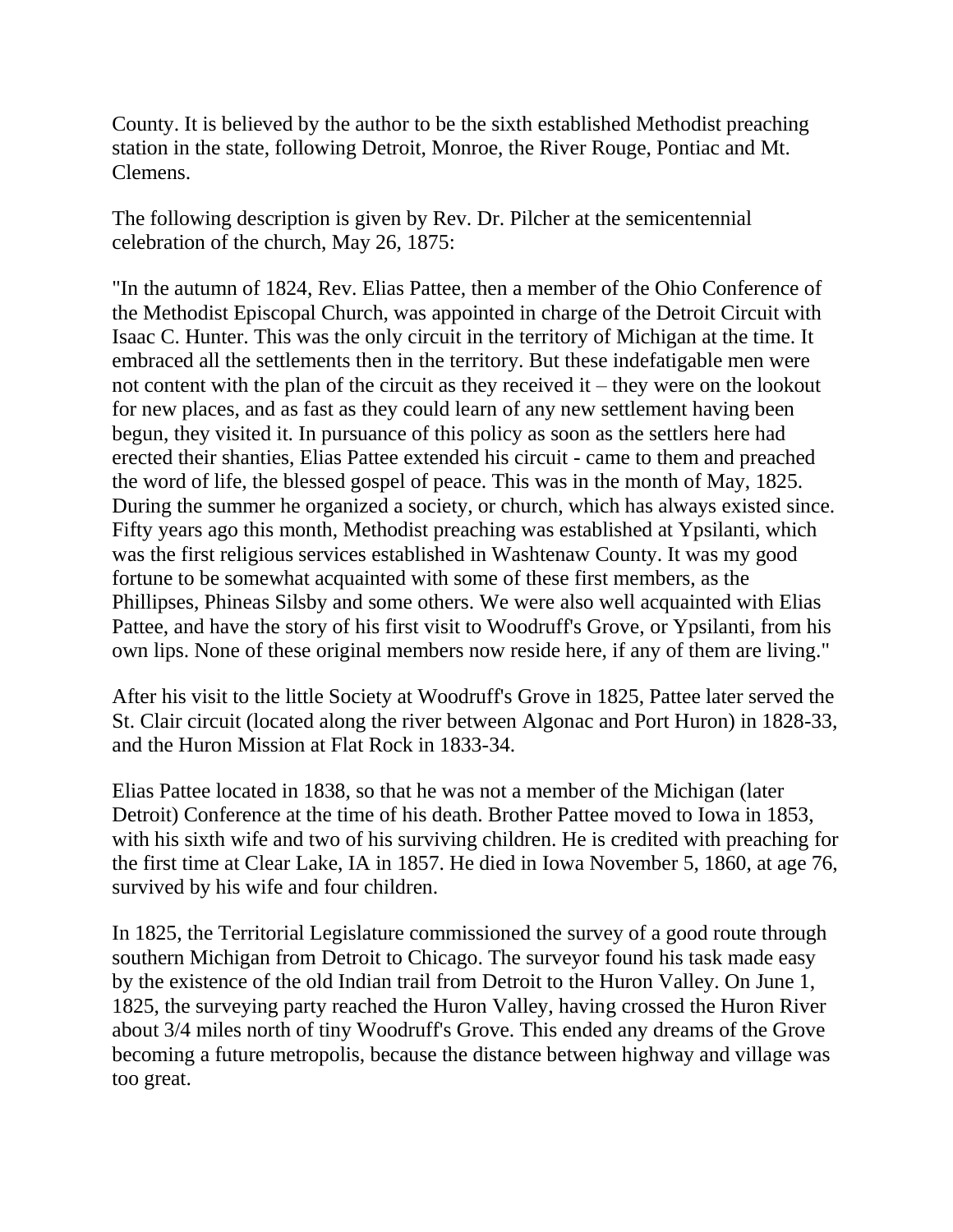Judge Woodward, along with two other men, shrewdly realized what the intersection of the Chicago Road and Huron River must mean. Together, they bought the land adjacent to the crossing and platted a village.

What to call this village was another matter. One partner suggested "Waterville" and another "Palmyra". Judge Woodward, however, had other ideas. The man who had laid Detroit out into its present cobweb plan after the city had been destroyed by fire in 1805, Woodward was also the author of the first public school curriculum in the state and the man for whom the world-famous Woodward Avenue running between Detroit and Pontiac is named. One of the major events in the world at that time was a Greek revolution against Turkish rule. A historic figure in this struggle, Gen. **Demetrius** 

Ypsilanti, was at the forefront of the world stage, having held the Citadel of Argos with three hundred men against thirty thousand. Then, having exhausted his provisions, he escaped at night without loss of a man. So when Woodward suggested to his partners that the name of the new town be 'Ypsilanti', (Ip-sul-LAN-ti) they concurred. Judge Woodward never resided in Ypsilanti, having been appointed Territorial Judge of Florida shortly after its founding.

The little village slowly grew. The first blacksmith, a Swiss who was schooled in the trade and a former drum-major in the Swiss Army with the unlikely name of John P. Kelly, had set up his forge in June,1825. This business, conducted together with clearing land and building fences, was the first commercial enterprise in the county. A dry-goods store and a flour mill opened in 1829 and a carding mill the following year; it is recorded that pioneers came from as far away as St. Joseph to have their wool carded.

In the fall of 1825 the Methodist Episcopal Ohio Conference transferred most of Michigan from the mammoth Miami District which stretched from Detroit to Cincinnati, to the newly created Detroit District11. William Simmons, the Presiding Elder (much the same as the District Superintendent of today) assigned Elias Pattee to the St. Clair Circuit and sent John A. Baughman to preach to accessible outposts in Michigan outside Detroit. An arduous circuit, it extended as far north as Mt. Clemens and Pontiac, as far south as Monroe, and as far west as Ypsilanti, Ann Arbor, Blissfield and Tecumseh. To appreciate just how near to the frontier Baughman was laboring, it must be understood that neither Jackson or Adrian had yet been founded.

Not only did the circuit rider preach at the small settlements, he would also preach to any number of settlers at virtually any place along the frontier. In addition, the Presiding Elder, who did double duty as the stationed preacher in Detroit, apparently visited Woodruff's Grove and administered the sacraments in early 1826.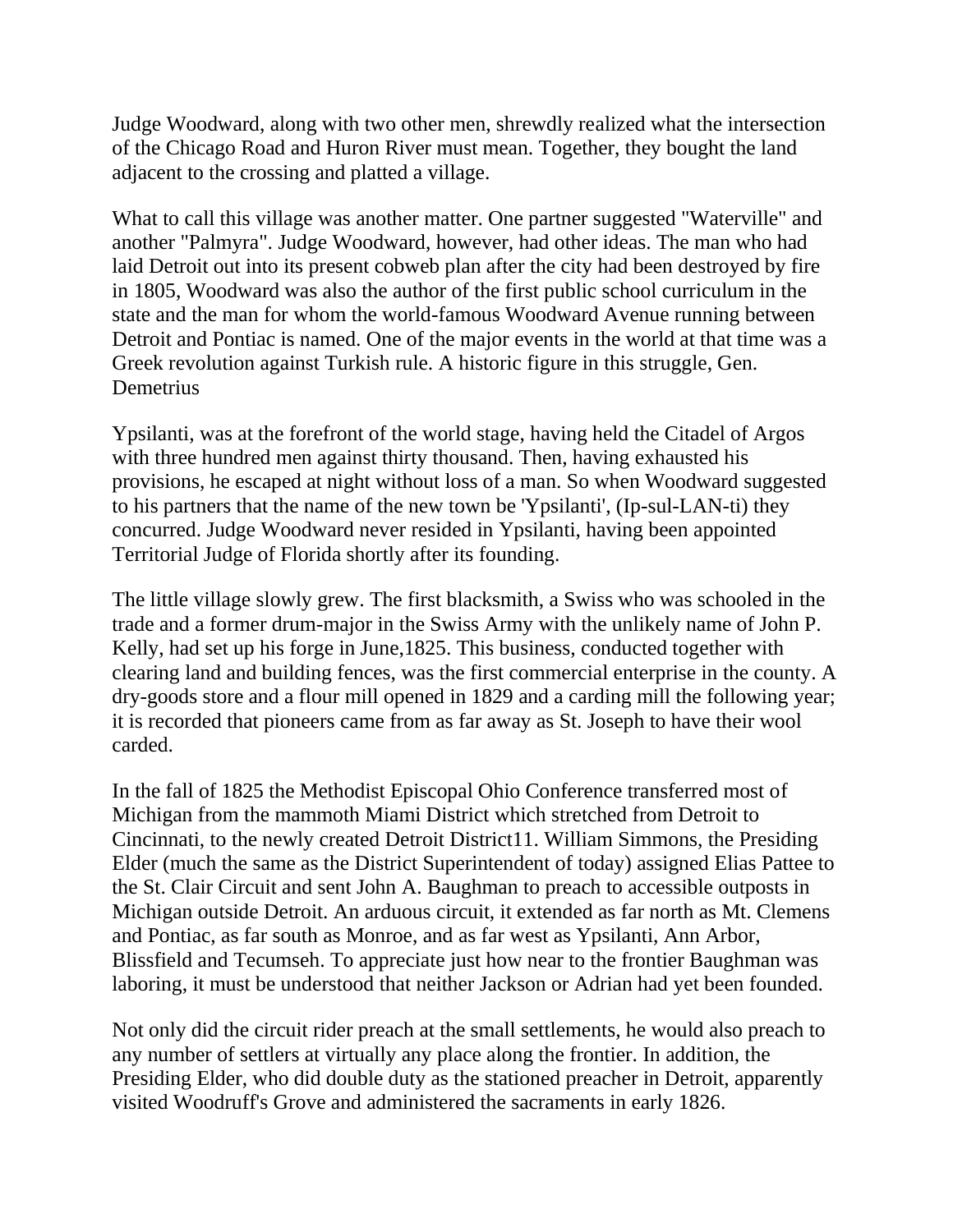Venturing out into the wilds of what would become Southeastern Michigan could be most difficult: terrain of swamps and heavy forest with no bridges or roads. Travel between Ypsilanti and the nearest preaching station on the River Rouge (west of Detroit, within the present-day Ford Rouge Plant on Butler Road near Greenfield in Dearborn) was over twenty miles and only possible by following a series of blazed trees.

John A. Baughman was born in Maryland in 1802. Converted at the age of 19, he was admitted on trial to the Ohio Conference at twenty and spent his first two years preaching at Piqua and then Oxford, Ohio. Mr. Baughman was the first minister to spend most of his career in Michigan, preaching 12 years in Ohio and 32 in Michigan. He was either the first to preach or the first to fill a regular Methodist preaching appointment in many places in Michigan. Baughman is credited with being the first to first to preach and serve the newly formed Society at Ann Arbor in April, 1827.

It was said of Baughman that "he received 43 appointments from the Bishop, and never failed to heartily do the work assigned to him." A strong proponent of sobriety and abstinence from intoxicating drink, he eventually settled in Detroit as Presiding Elder of the Detroit District and then agent of the American Bible Society. Baughman died on March 1, 1868 after preaching his final sermon on "Faith, Hope and Charity" on February 16 at the Jefferson Avenue M.E. Church in Detroit.

John Baughman was transferred to the Monroe Circuit and the Presiding Elder on the Detroit Circuit sent John Janes to preach in the fall of 1826. Janes "must have been an energetic young man" who married the chief agent in starting the Methodist Society at Ann Arbor, Miss Hannah Brown. Janes spent most of his career in appointments in Ohio.

A Methodist minister in Michigan at that time could expect to preach as many as twenty-eight times in a four-weeks route. Most places such as Ypsilanti saw the preacher about every month in the summer, and the same sermon did duty at many places and eventually became highly polished. Margaret Macmillan notes that circuit riders of the day were not chosen for their cerebral skills so much as their iron constitutions.

In 1827, Rev. George Walker was sent to preach on the circuit. A former Roman Catholic and of "fine preaching ability" according to Pilcher, he spent only two years in Michigan, and later filled many important charges in the Ohio and later Cincinnati Conferences.

In September, 1828, the circuits around Detroit were changed with the creation of the Huron Circuit. This circuit, which covered all of Washtenaw and western Wayne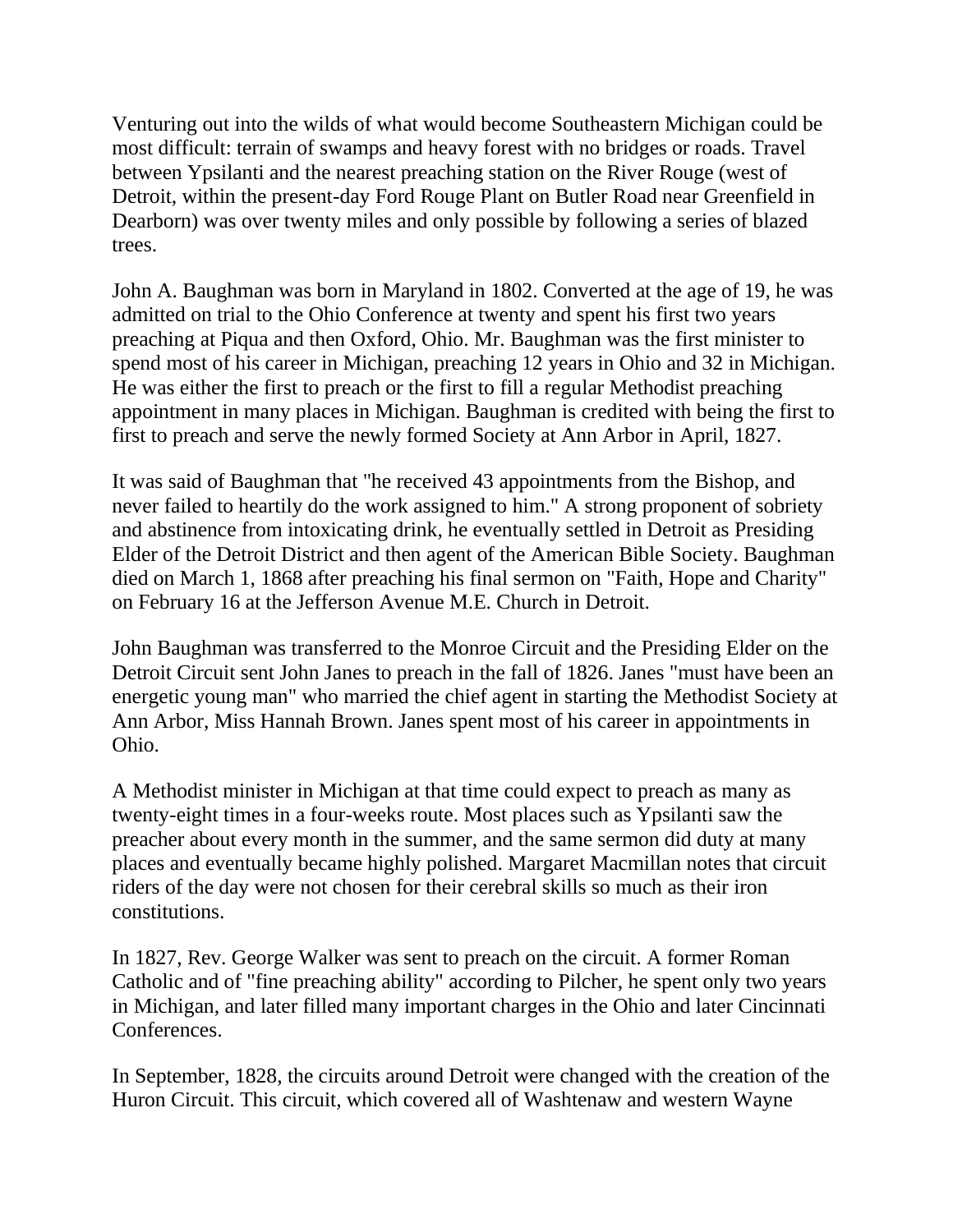Counties, included Nankin (now Westland), Plymouth, Ypsilanti, Dixboro and Ann Arbor. In 1828, the conference sent Rev. Benjamin Cooper and Leonard B. Gurley to the circuit the following year.

Methodist ministers had from the first gotten hospitality and a warm welcome from the residents of Woodruff's Grove, but, as commercial traffic shifted to the more central location the original settlers either began moving into Ypsilanti or moving on. One original settler, Titus Bronson, moved to Kalamazoo, which was originally known as Bronson. His name lives on in the Bronson Methodist Hospital.

## EARLY METHODIST LIFE AND WORSHIP

Methodists met at a brick school house built on the east side of the Huron River in 1830 until their new chapel on River Street was ready in 1837. One of the first industries in Ypsilanti was the distilling business, active until succumbing to a notable temperance revival in 1849. A flouring mill was built on the east side of the river just north of the present Depot Town area in 1828 and operated until 1851.

The character of the emerging town was not a good one. Rev. William Jones, a Presbyterian minister appointed to the serve the Ypsilanti Presbyterian congregation in the fall of 1829, had described the town as "in a deplorable condition, without a church, the people much given to over-indulgence in intoxicating drink and openly violating the Sabbath with revelry and drunkenness." Jones' observations were maybe not greatly exaggerated. The people of the town themselves began to wonder if there was too much drinking going on when they noticed newcomers would stop in Ypsilanti for a day or two and then move on. It is perhaps no wonder that the Methodist Society at Ypsilanti remained small and weak.

The Society had by 1828 purchased a lot east of the river on River Street (then the main street of the town) where the first meeting house was erected in 1833. The first permanent bridge over the Huron had been laid in 1827; previously, wagons had crossed by laying planks over logs thrown across the stream.

At the Ohio Annual Conference session in 1830, the small Ypsilanti Society, along with the other posts on the Huron Circuit, was renamed the Ann Arbor Circuit. The hard-worked preacher then had to preach as far out as Grass Lake and Jackson, an additional 40 miles of impassible roads, usually no better than Indian trails.

That year, two portentous appointments were made by the Conference with the appointment of Rev.Henry Colclazer, age 21, as senior preacher and Rev. Elijah Holmes Pilcher, age 20, as junior preacher on the Ann Arbor Circuit. Colclazer was to serve in Michigan for some fifteen years, and Pilcher until 1877. Pilcher had quite a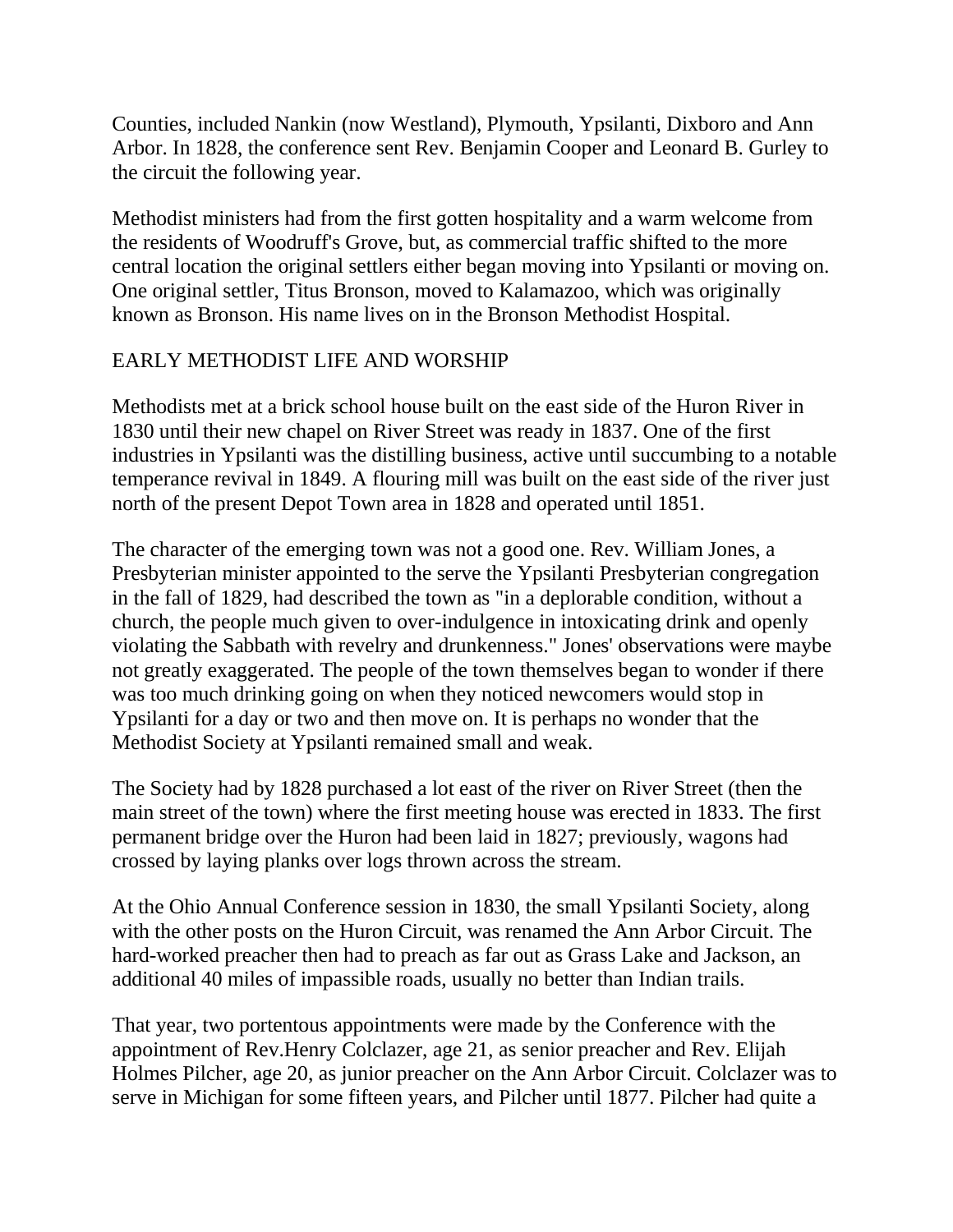distinguished career, holding every position open to a Methodist minister than except the Bishopric. He founded at least thirteen churches in Michigan and helped to start Albion College and Bay View. He also wrote an illuminating history of Protestantism in Michigan, much used as source material for the present work.

In 1832, Rev. James Gilruth arrived to spend the first of an eventual three years as Presiding Elder on the Detroit District. Unlike his predecessors, Gilruth boarded his wife and family in Ann Arbor. Also unlike most of his contemporaries, he kept a journal that has survived. Three times a year for the next three years, Gilruth would start northeasterly from Ann Arbor to Oakland and Macomb Counties to hold Quarterly Conferences at Farmington, Mt. Clemens and St. Clair Circuits. Saginaw Mission was usually too difficult for the Presiding Elder to get there. Turning south, he would go to Detroit, on to Monroe and then up the River Raisin to Tecumseh. Clinton and Saline lay in his path back to Ann Arbor, where he might have a few days at home. Next came Calhoun Mission, a trip of seventy miles, stopping at Dexter, Jackson and Marshall before returning to begin the wearying round again. Presumably Ypsilanti was too close to Ann Arbor for Gilruth to plan his travel here. Gilruth records attendance at the Quarterly Conference held at Ypsilanti in January, 1833 to have been poor. A Camp Meeting was held here in rainy weather that summer. In 1833, the Ypsilanti Circuit reported 486 members and 645 the next year. It was the same in 1835, but this was due to the formation of the Plymouth Circuit.

In 1832, one of the first hotels in Ypsilanti appeared, the Ballou House. It was carried out on the "temperance plan" for three years (certainly ahead of the times), then sold and began to serve whiskey.

Marcus Swift, a local preacher who had settled in Nankin and was much respected in the area served the Ypsilanti Methodists in 1833. Swift was a staunch advocate of the abolition of slavery, the question that would split the Methodist Episcopal Church in the coming years. Swift's abolitionist views were so strong that the Michigan Conference refused to ordain him as Elder in 1839. After this slight, over 85 people left the church at Northville where Swift was especially esteemed.

In 1834, twenty-one year old newly licensed to preach Rev. William Brockway was sent to the Huron Mission Circuit, which that year included Ypsilanti. Brockway included the Wyandot Indian settlement near Flat Rock, where he had taught the Mission School the year before. He would later have much success among native Americans as the first Superintendent of the Mission District in the Upper Peninsula of Michigan. He would also serve as agent and trustee for Albion College and as a chaplain in the Civil War. He never retired, giving fifty-eight years to the active ministry.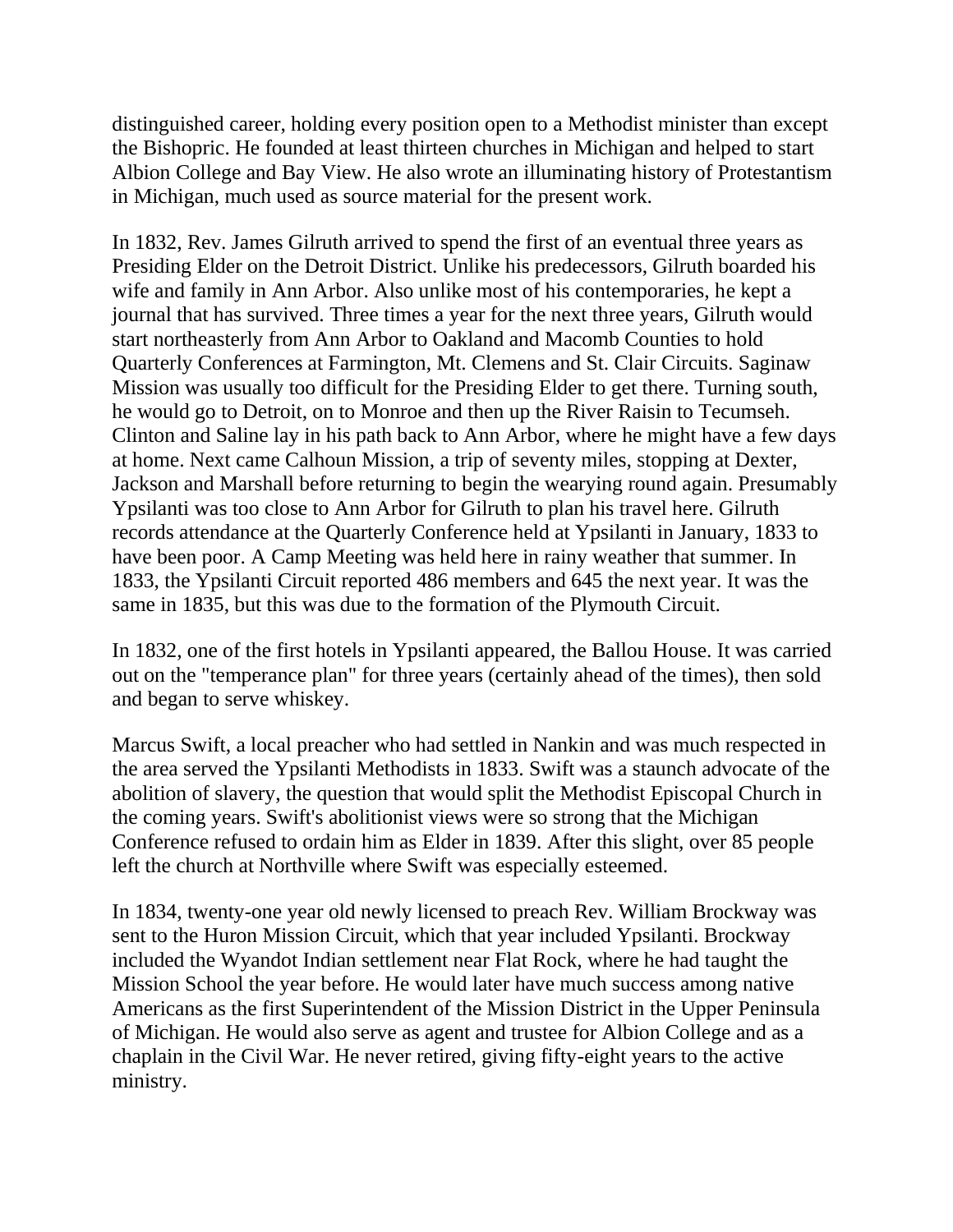Ypsilanti remained as a point on the Huron Circuit in 1835. This was the last year of appointments being made by the Ohio Conference, as a new conference, the Michigan Conference (now West Michigan), was formed in 1836. The new conference at that time covered both peninsulas of Michigan. Detroit remained a part of the Detroit District, notwithstanding the creation of a second district named Ann Arbor.

Over time, Ypsilanti began to lose the frontier look of rude, hastily built shanties and primitive living. The first brick residence in Ypsilanti was built in 1830, and still stands today.

In 1831, the Methodists started work on a small brick meeting house on their lot on River Street. Due to the weak condition of the Society, they could only erect a plain building with wooden benches and tiny windows. Over time, improvements were made including the addition of two 8 x 10 glass panels of thirty-five panes each in the east wall. The new building, which initally cost \$550.00, was opened for worship by 1837.

Rev. Henry Colclazer, who had served the Ann Arbor Circuit in 1830, came to the Ann Arbor District as Presiding Elder. He would serve for the next two years, until 1840. An amusing tale is told about Colclazer by Margaret Macmillan:

"Families gave the best that they had to the Presiding Elder. Once a family prepared their only four poster bed and even hung up sheets around it to give it a bit of privacy. All this was for the Rev. Henry Colclazer, then the Presiding Elder on the Ann Arbor District. He was completely bald and wore a full black wig but none of the people there knew it. As was his usual custom, Colclazer hung his wig on the bedpost when he retired. When the host, a Mr. Boutwell, went to call the minister the next morning, his eye fell on the wig, and he yelled out that the Indians had been there and had scalped the minister. The latter was awakened by the noise and clapped on his wig immediately, but by then Boutwell was screaming "Murder, "Murder". Everyone was awakened and Boutwell was with some difficulty brought to realize what he had done. Then he was so chagrined that he fled to the barn and spent the day, missing most of the meetings."

The two years that Colclazer was on the district the stationed preachers in Ypsilanti were Elijah Crane and David Burns. Crane was recorded by James Gilruth to preach "a plain discourse the greatest merit of which consisted of the correctness of the language". In 1837 there were 464 members of the Methodist Society in Ypsilanti, compared to 190 in the next year. The charges in the Ann Arbor District for the year 1837-38 were Ypsilanti, Plymouth, Northville, Livingston, Dexter, and two missions in the Upper Peninsula. While there is nothing to suggest that the Presiding Elder ever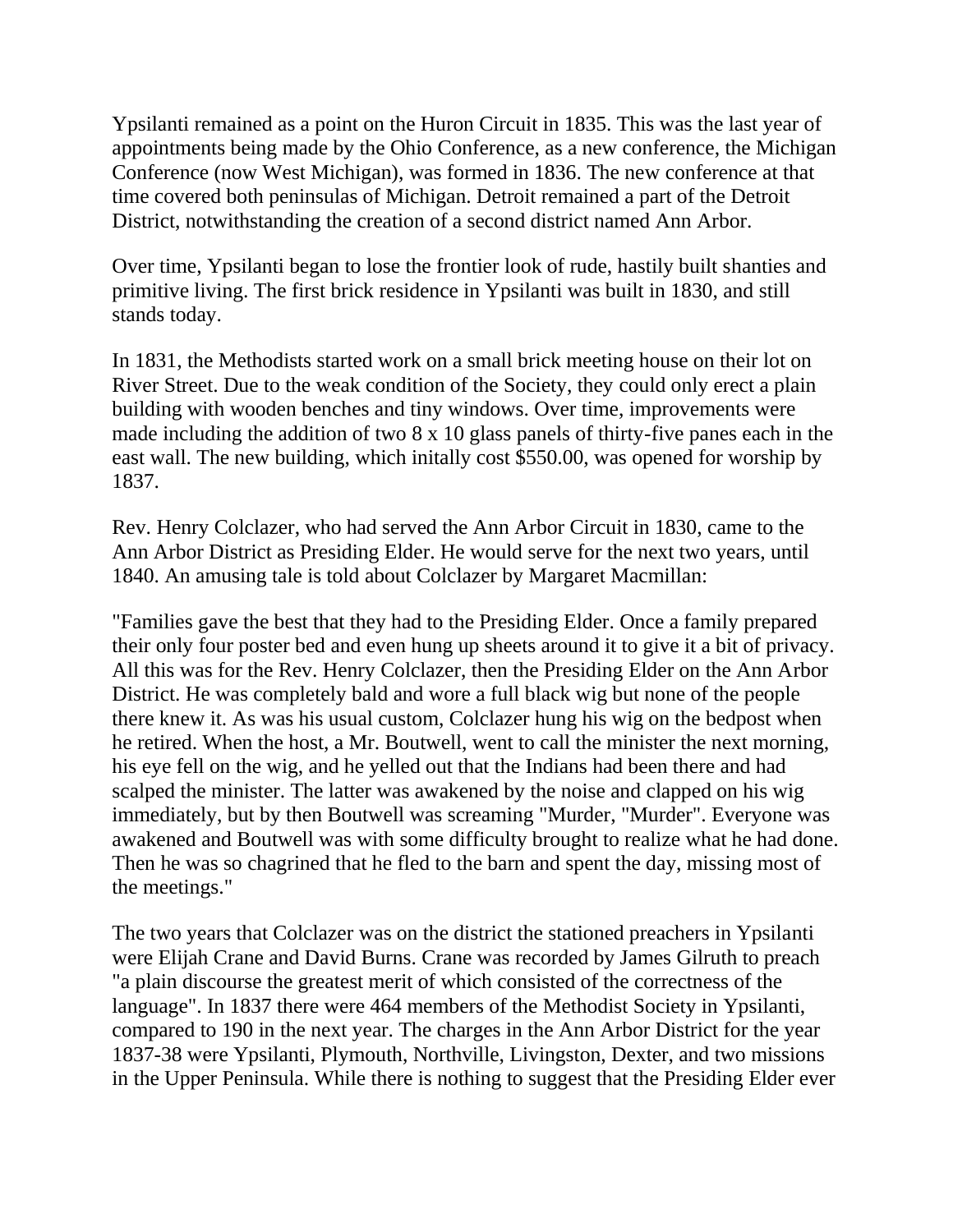saw the missions work at the Soo and Kewawenon, his confidence undoubtedly resided in the Rev. William Brockway, who had served the Ypsilanti church in 1834.

Ypsilanti continued to prosper, changing from a sleepy hamlet to a bustling village with the coming of the railroad from Detroit in Ypsilanti in 1838. Eventually the railroad was completed to St. Joseph and then Chicago, and brought Ypsilanti much commerce and prosperity.

The year 1838 was marked in the Ypsilanti area by a wave of lawlessness and terror. Robberies and other crimes grew so numerous that polite citizens became most wary and afraid to go out. The ordinary police agencies seemed unable to deal with it, so a group of Ypsilanti citizens formed the "Ypsilanti Vigilance Committee". This committee, charged with maintaining the peace and security of the town, recorded 112 convictions and the recovery of over \$10,000 in stolen property by the end of the next year.

It is not hard to imagine that there were many church members on this committee as the

Presbyterians (1829), the Baptists (1836), and the Episcopalians (1837) had also organized in Ypsilanti. The Presbyterian faithful at that time included many Congregationalist adherents, who eventually formed their own church in 1881.

In 1839, a sewing circle was started by the women of the church for the benefit of the poor and needy. This has existed ever since under various names, thriving today as the local unit of the United Methodist Women.

By 1840, the river dividing Ypsilanti had been bridged at three points. Cross Street ended at the river, there being no permanent bridge yet due to the distance between the high river banks at that point. The area between the banks and the water often became a morass of mud over which were laid planks and a rude wooden foot bridge constructed, often carried away by the river and then rebuilt.

In 1840, a loan of \$150 was made by a member to the church to make more pews for the chapel. The rent was to be collected in February and September.

A rivalry gradually came into being between East and West siders. The east side had the first fire department, the first street with a paved gutter (Cross Street), the first clothing store, and the Methodist Episcopal Church until 1843. The Cross Street business district (the present Depot Town area) was for some time busier than the comparatively quiet Michigan Avenue district due to the busy traffic at the flouring mill. The west side had the Post Office: a sore subject with east siders, who for a time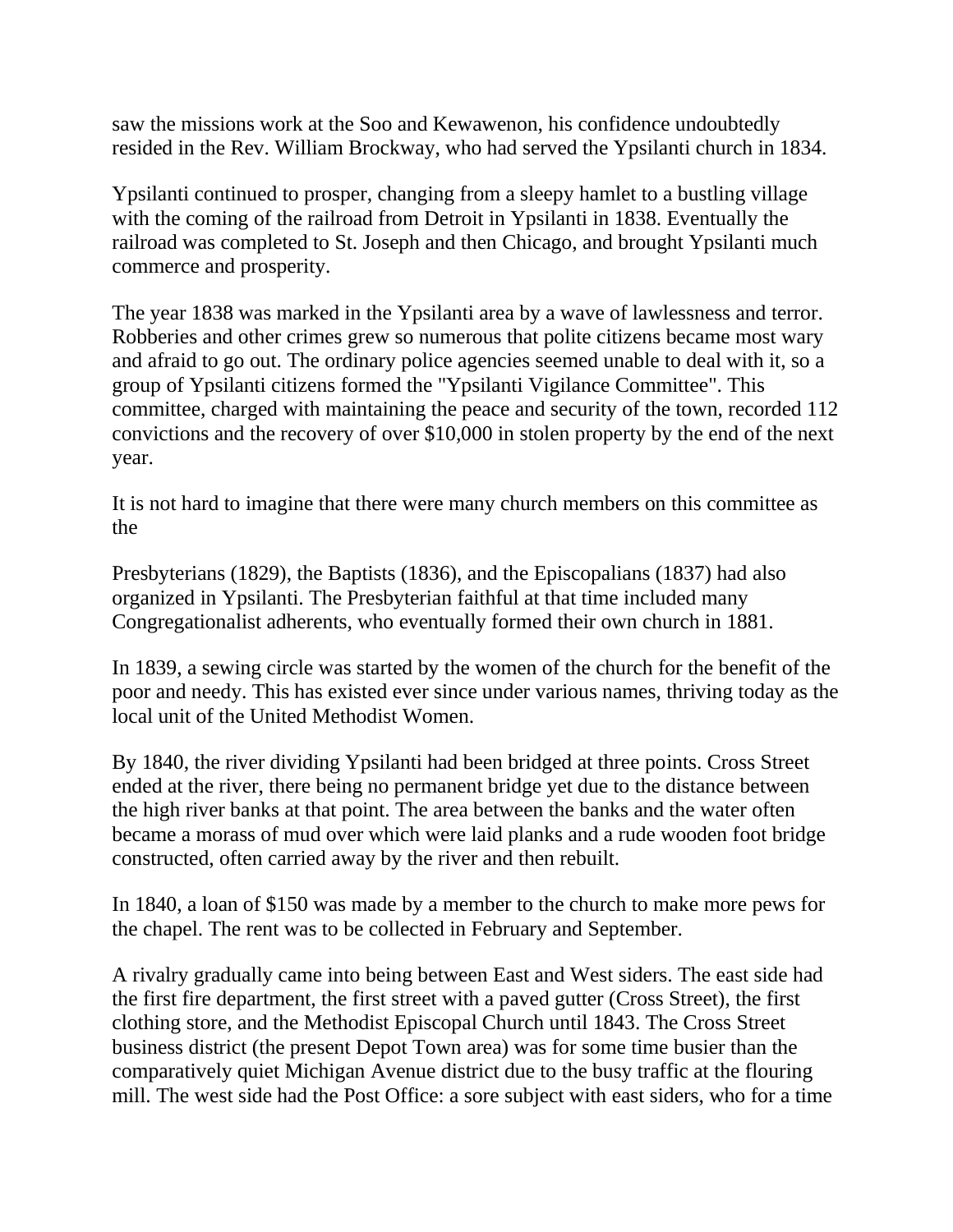maintained a private post office on their side of the river. West siders also had the Presbyterian and Episcopal Churches and the Methodist Church after 1843. The rivalry eventually grew so intense that the plat of the town east of the river was vacated and set back into Ypsilanti Township, and organized into East Ypsilanti in November, 1857. This state of affairs could hardly remain permanent, and the two village boards ratified a unified city charter to create the City of Ypsilanti in 1859.

In early 1843, tragedy struck the little chapel on River Street. During an evening revival the floorboards gave way, causing a serious panic. A Mrs. Chase was so badly burned by the overturned stove that she died three days later. When the building was inspected following the incident, it was found that the floor timbers had merely sprung from the too great weight placed upon them.

However, the Board of Trustees, meeting soon after, found that "the walls have grown too straight for the congregation" and discussed building a new meeting house. A local physician, Dr. Thomas Towne, loaned the congregation \$4,500.00 and gave the land to build a new meeting house on the west side of the river.

The society met in the loft of a warehouse near the railroad station until the new sanctuary was ready for use.

The original chapel was used by Ypsilanti Baptists. Later it was used as a public school and by 1868 was the plant of a manufacturing concern that made vast fortunes producing a patent buggy whip. Part of the original structure survives today as part of the City Radiator Company, at 110 River Street.

The new meeting house, built on the corner of Ellis (now Washtenaw Avenue) and North Washington Street, has remained the site of our congregation to this day. The new sanctuary was ready for services in September, 1843, a mere six months from the tragic accident in the old church. The new church had 100 pews and could seat 600 people. Designed to look like the houses of worship in New England that people remembered, it was a white frame building with green shutters and a two story tower.

The Methodists diligently strove to pay Dr. Towne back the sum that had been advanced to construct the new sanctuary. The women worked at quilting bees, harvest dinners and socials of various kinds. The youth of the church made it known: they would help, but "sew, peddle and knit they would not". They held a series of socials; the first of which made a profit of \$60. The second social barely paid expenses, and the third was a dismal failure. Nevertheless, the women kept cooking, and opening their homes to the youth for social gatherings and gradual inroads on the debt were made.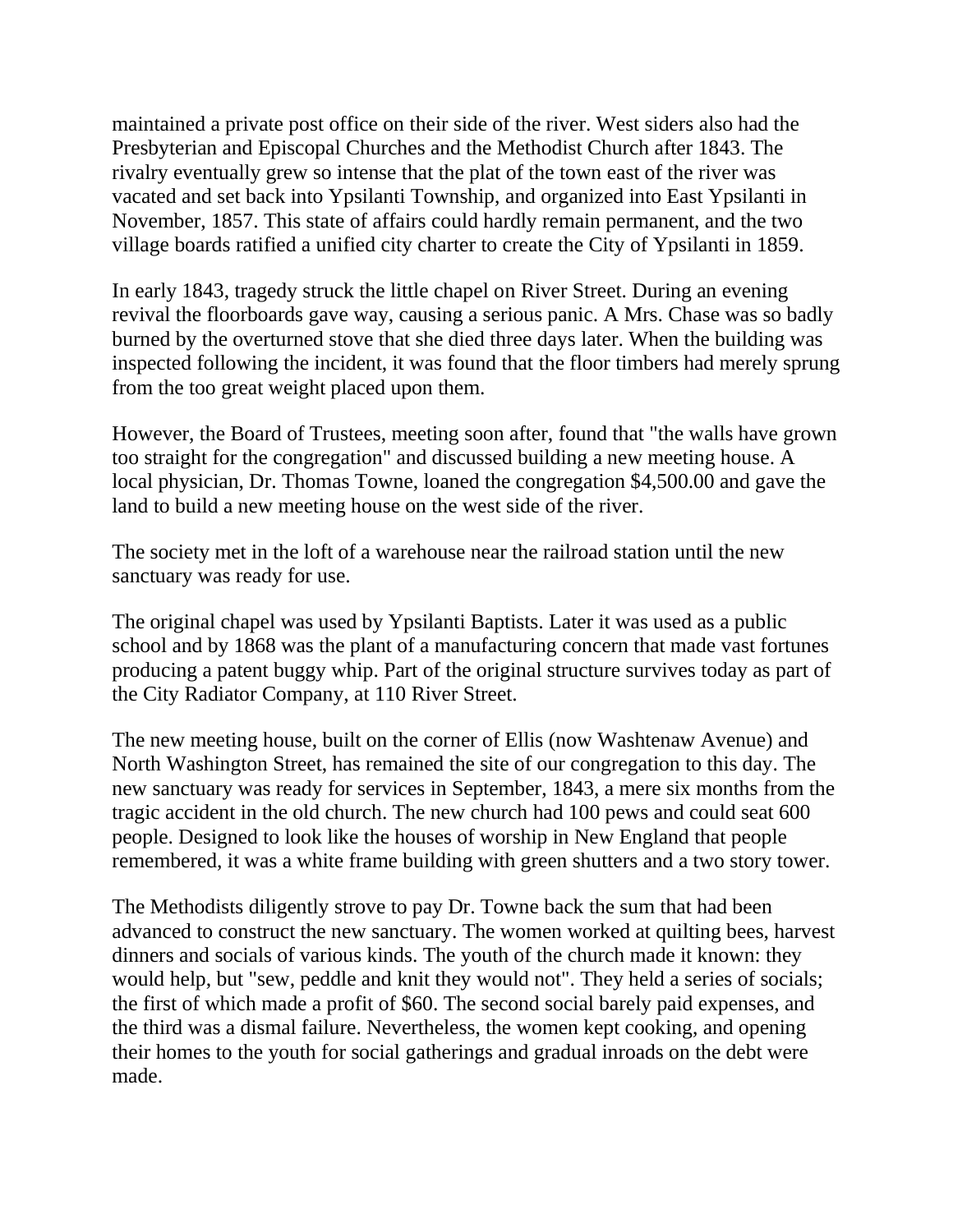The debt to Thomas Towne was eventually satisfied. This is the last instance of the Ypsilanti church incurring any amount of external debt.

The new sanctuary made it possible for Ypsilanti to host the Michigan Annual Conference session in1847, with Bishop Morris presiding.

In 1852, a lecture room was added to the meeting house; it is recorded as "much needed for the growing activities of the Society".

The first church parsonage was purchased in 1854, located on South Washington near Ferris Street. In 1858, the newly organized Detroit Conference was entertained at Ypsilanti, with Bishop Baker in charge.

In 1859, the church was enlarged by being cut in half, the west end moved back 16 feet with new pews filling the created space.

Rev. Seth Reed had served the Ypsilanti church in 1851-52, and returned in 1862-63. During this Civil War period, Rev. Reed and "his excellent lady" went to the South where he served as chaplain in the Union Army. Rev. Reed would later become known as the "Grand Old Man of Michigan Methodism," his 100th birthday party in 1923 was the greatest birthday party held in Flint to that time and was attended by almost every Methodist minister in the state of Michigan.

Reed later reminisced about his first pastorate:

"I think the most genuine and far-reaching revival that has ever occurred under my ministry was realized at Ypsilanti. From it about sixty received into membership, most of whom were young people between sixteen and thirty years of age." Of his second time in Ypsilanti, he was less sanguine: "That although the congregation had increased greatly in members, the revival spirit was not as dominant. The people thought I had back-slid; I was sure they had."

In 1863 an organ was provided for the church which served until the purchase and installation of a pipe organ. Pew rents for the year totaled \$1,545.00. An interesting note during this period is the Board of Trustees' action that any expenditure of funds must always be made with this proviso "as soon as and not before a sufficient amount of money shall be pledged to meet the expense". This has proved the watchword for the church leadership until the present day.

The church building was completely renovated inside and out in 1866. The inside of the sanctuary was painted and plastered, new frescoes painted on the ceiling, and the building was completely carpeted. The gallery was enclosed and a new pulpit and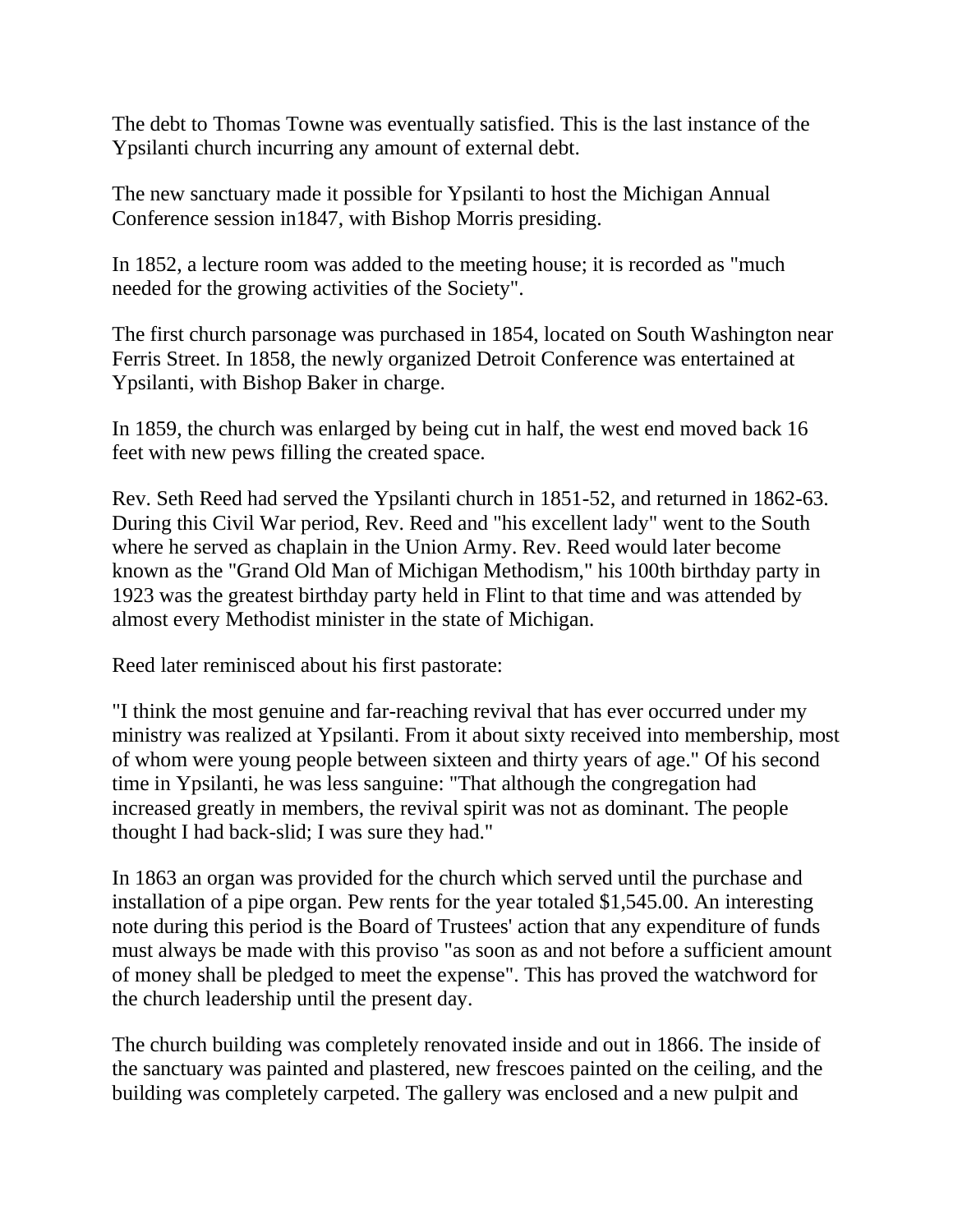chandelier were also purchased at this time. \$4,000.00 was expended to this end under the leadership of the Rev. James S. Smart, "an indefatigable and tireless worker" who also increased the church membership to 425.

In 1870, Methodists began building a new parsonage at 212 Ellis (now Washtenaw) Avenue, across the street from the church. A local newspaper reported on July 2, 1871 that "the children of the M.E. Church are enterprising. They propose to pay for the front door of the new parsonage in process of erection. They will have a festival to raise the money, music and fair in the church, refreshments in the lecture-rooms, museum in the infant room. Admission: fifteen cents."

In 1871, we also read that "The Methodists have done a nice thing for their Pastor; they voted him a vacation of three Sabbaths and \$50.00 for his expenses while absent".

The new parsonage was completed in 1871, and elegantly furnished with a haircloth parlor set, marble top tables and stands. It served the church faithfully for over a hundred years as pastor's home, office space, wartime "canteen" and teen center until it was sold in 198x for \$34,000. It has been lovingly restored by the current owners over the last fifteen years.

In 1872 an attempt was made to burn the church by pouring oil through a hole bored in the door of the infant room. The fire was discovered before much damage had been done. This was done at a time of increased liquor prosecutions and as an act of revenge against the members of the church.

The Detroit Conference was again hosted by the Ypsilanti Methodists in 1873, presided over by Bishop Wiley. The women's group served dinner at the Washtenaw County Fair to add to their funds and were later able to report that all debts were paid. However, they continued to work for the poor and towards a new project -- a new carpet.

1875 saw a gala celebration of the fiftieth anniversary of Ypsilanti Methodism. No one could improve on the description written by Dr. Harvey Colburn, pastor of Ypsilanti's Congregtionalists. In his "The Story of Ypsilanti", written in 1923 at the time of the community's centennial anniversary, Colburn says:

"In May, 1875, the church celebrated its semicentennial holding services for two days and closing the festival with a public dinner. Many old residents were present who had not met before for years. Among the ministers present were Elijah H. Pilcher, Alvan Billings, W. H. Brockway, J. S. Pietzel, Seth Reed, F. A. Blades, J. S. Smart, B. F. Crocker, M. Hickey, J. Stalker and J. M. Fuller. The church auditorium was